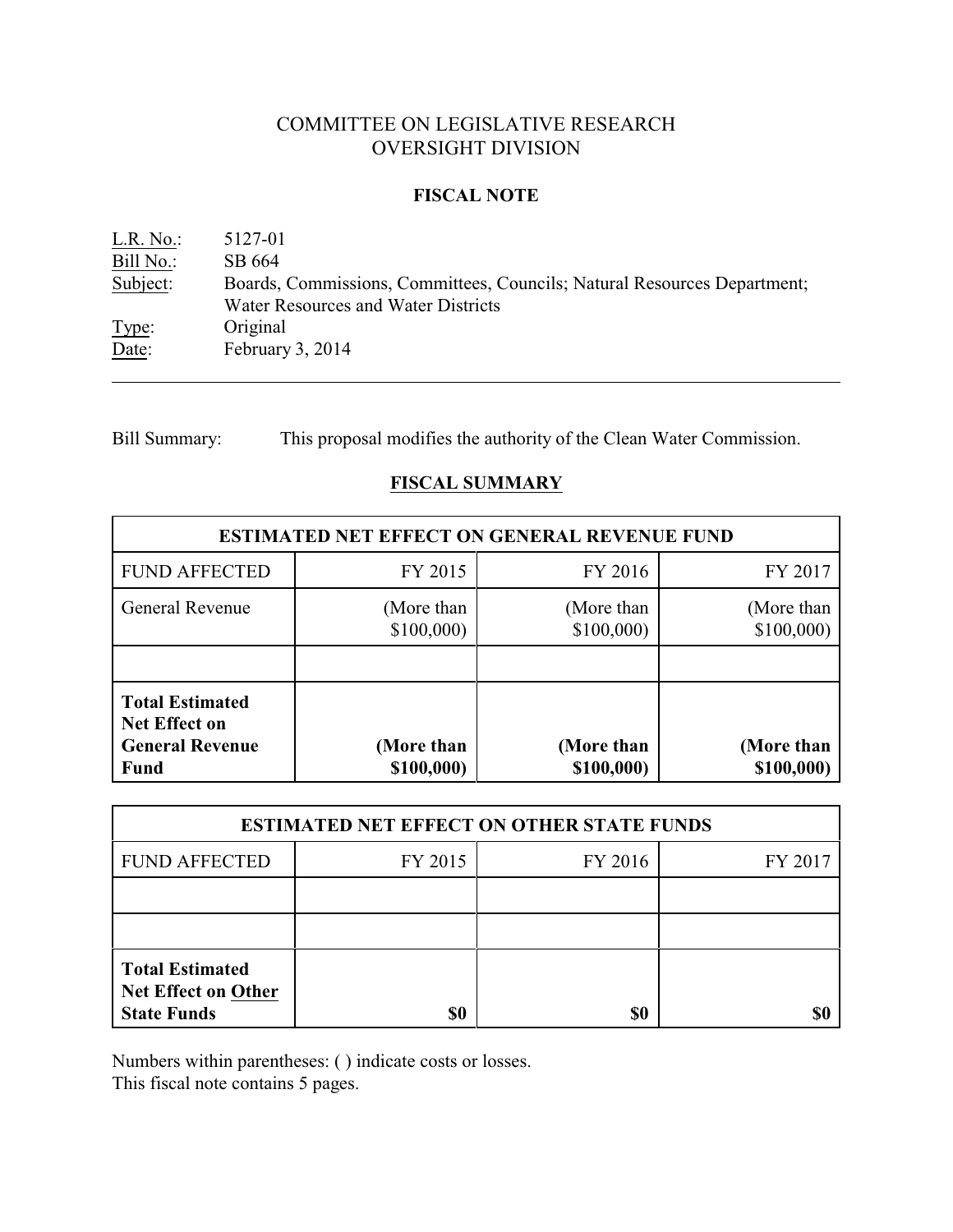L.R. No. 5127-01 Bill No. SB 664 Page 2 of 5 February 3, 2014

| <b>ESTIMATED NET EFFECT ON FEDERAL FUNDS</b>                        |         |         |         |  |
|---------------------------------------------------------------------|---------|---------|---------|--|
| <b>FUND AFFECTED</b>                                                | FY 2015 | FY 2016 | FY 2017 |  |
|                                                                     |         |         |         |  |
|                                                                     |         |         |         |  |
| <b>Total Estimated</b><br>Net Effect on All<br><b>Federal Funds</b> | \$0     | \$0     |         |  |

| <b>ESTIMATED NET EFFECT ON FULL TIME EQUIVALENT (FTE)</b>    |         |         |         |  |
|--------------------------------------------------------------|---------|---------|---------|--|
| <b>FUND AFFECTED</b>                                         | FY 2015 | FY 2016 | FY 2017 |  |
|                                                              |         |         |         |  |
|                                                              |         |         |         |  |
| <b>Total Estimated</b><br><b>Net Effect on</b><br><b>FTE</b> |         |         |         |  |

 $\Box$  Estimated Total Net Effect on All funds expected to exceed \$100,000 savings or (cost).

**Estimated Net Effect on General Revenue Fund expected to exceed \$100,000 (cost).** 

| <b>ESTIMATED NET EFFECT ON LOCAL FUNDS</b> |         |         |       |  |
|--------------------------------------------|---------|---------|-------|--|
| FUND AFFECTED                              | FY 2015 | FY 2016 | FV 20 |  |
| Local Government                           |         | \$0     |       |  |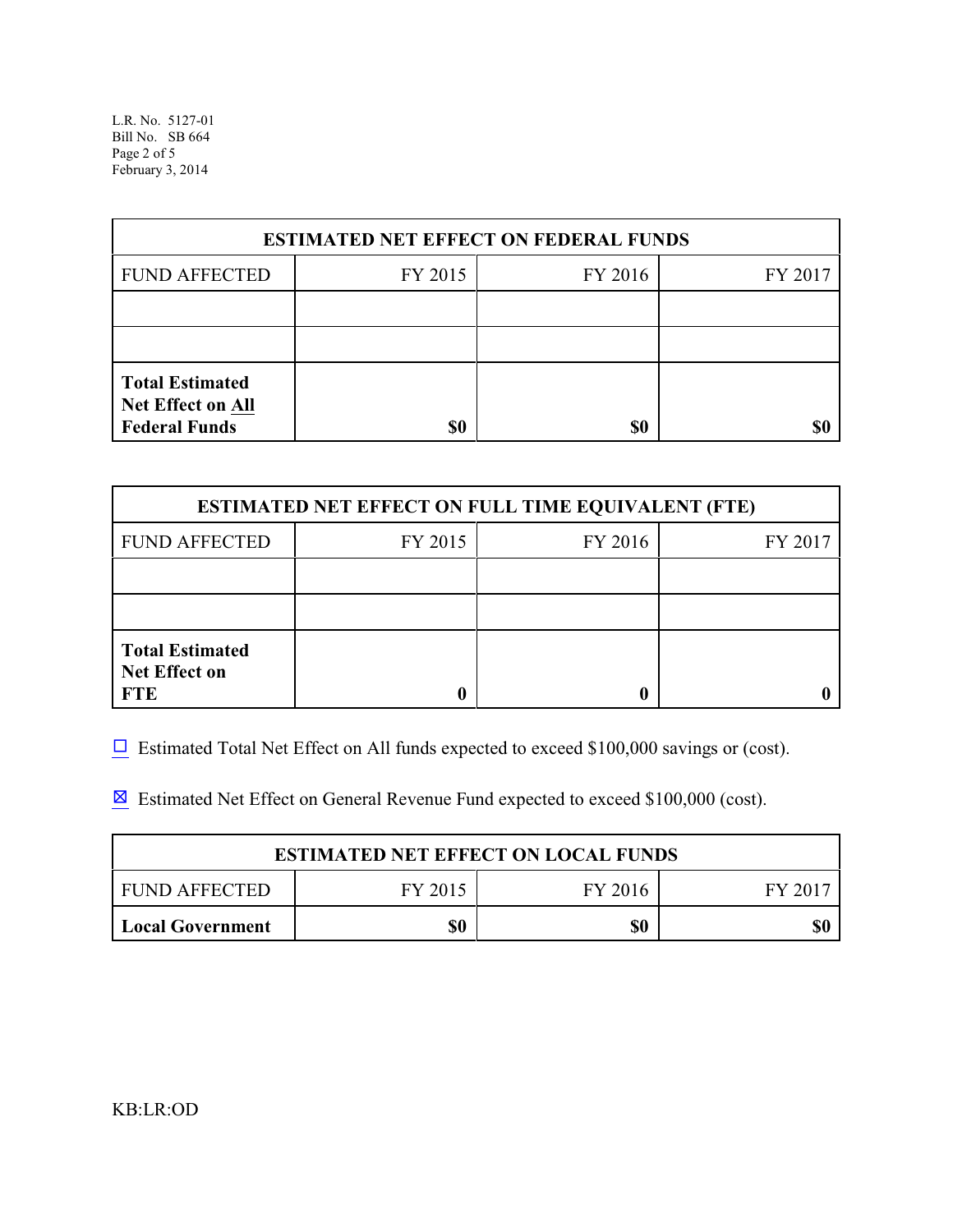L.R. No. 5127-01 Bill No. SB 664 Page 3 of 5 February 3, 2014

## **FISCAL ANALYSIS**

### ASSUMPTION

#### § 644.059 - Clean Water Commission:

Officials from the **Department of Natural Resources (DNR)** state it is difficult to determine the effects this proposal would have on DNR's ability to operate.

DNR is unable to determine whether this proposal requires a study upon promulgation of a new water quality standard by the Clean Water Commission or for each individual permit action implementing a new water quality standard. In either case, the department would require substantial increases in its funding levels.

DNR notes the term "water quality standard" encompasses the designated uses, water quality criteria and antidegradation requirements that apply to a water body and it is unclear if the legislation is targeting all of these elements or just a portion.

DNR assumes the fiscal impact from this proposal is unknown, but could exceed \$100,000

**Oversight** assumes this proposal would require DNR to only modify water quality standards for construction and operating permits if an independent study is completed by DNR showing an environmental and economic need for water quality modification standards.

**Oversight** notes DNR does not currently complete independent studies for water quality standard modifications.

For the purpose of the fiscal note, **Oversight** will assume a cost of more than \$100,000 to General Revenue, for DNR to complete independent studies for modifications of water quality standards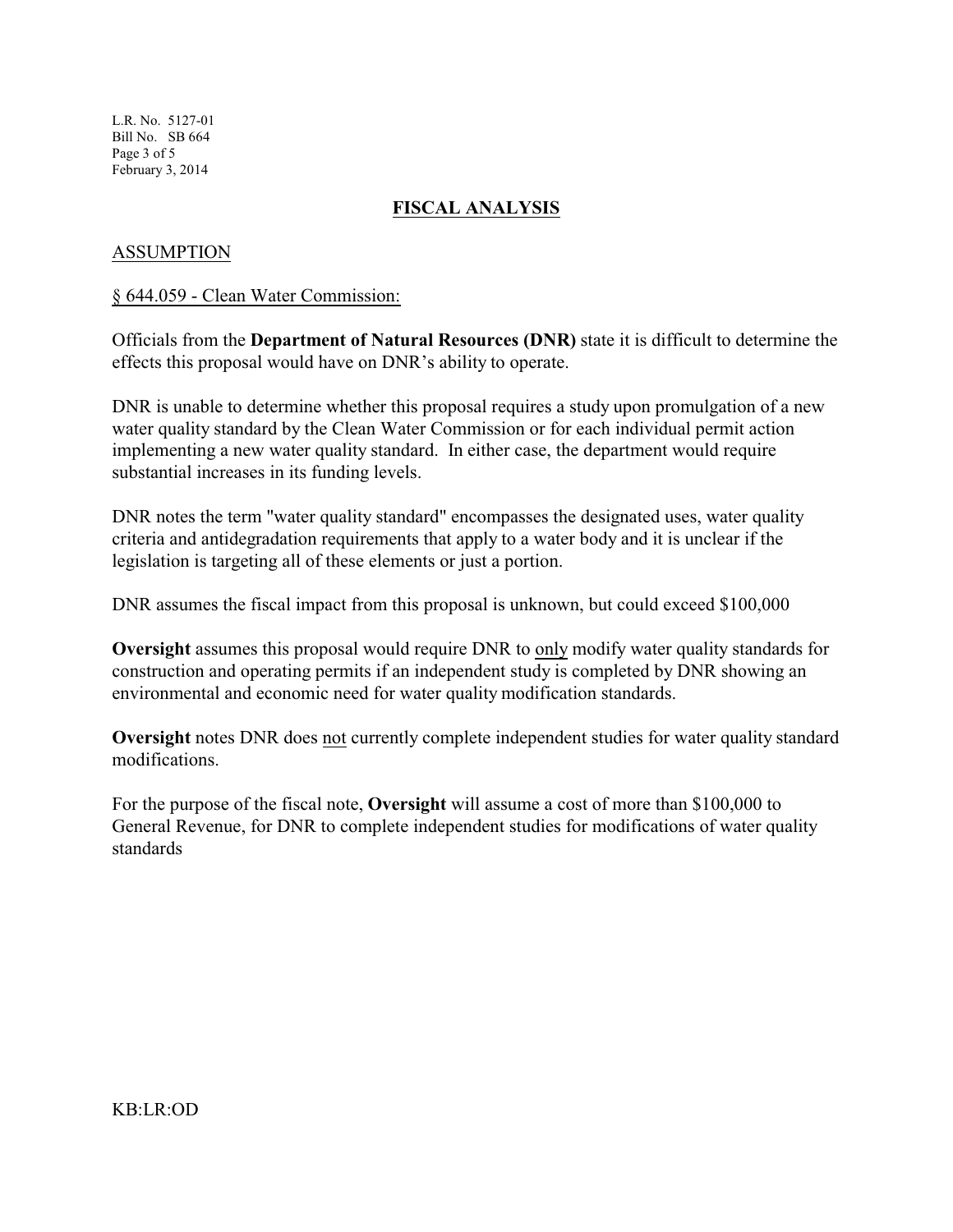L.R. No. 5127-01 Bill No. SB 664 Page 4 of 5 February 3, 2014

| <b>FISCAL IMPACT - State Government</b>                                                       | FY 2015<br>$(10 \text{ Mo.})$ | FY 2016                  | FY 2017                  |
|-----------------------------------------------------------------------------------------------|-------------------------------|--------------------------|--------------------------|
| <b>GENERAL REVENUE FUND</b>                                                                   |                               |                          |                          |
| Costs - DNR<br>$\S$ 644.059 - Independent Studies for<br>water quality standard modifications | (More than<br>\$100,000       | (More than<br>\$100,000  | (More than<br>\$100,000  |
| <b>ESTIMATED NET EFFECT TO THE</b><br><b>GENERAL REVENUE FUND</b>                             | (More than<br>\$100,000)      | (More than<br>\$100,000) | (More than<br>\$100,000) |
| FISCAL IMPACT - Local Government                                                              | FY 2015<br>$(10 \text{ Mo.})$ | FY 2016                  | FY 2017                  |
|                                                                                               | <u>\$0</u>                    | <u>so</u>                | <u>\$0</u>               |

### FISCAL IMPACT - Small Business

No direct fiscal impact to small businesses would be expected as a result of this proposal.

#### FISCAL DESCRIPTION

This proposal modifies the authority of the Clean Water Commission so that it may only modify water quality standards for certain permits upon the completion of an independent study commissioned by the Department of Natural Resources finding that there is an environmental and economic need for such modifications.

This legislation is not federally mandated, would not duplicate any other program and would not require additional capital improvements or rental space.